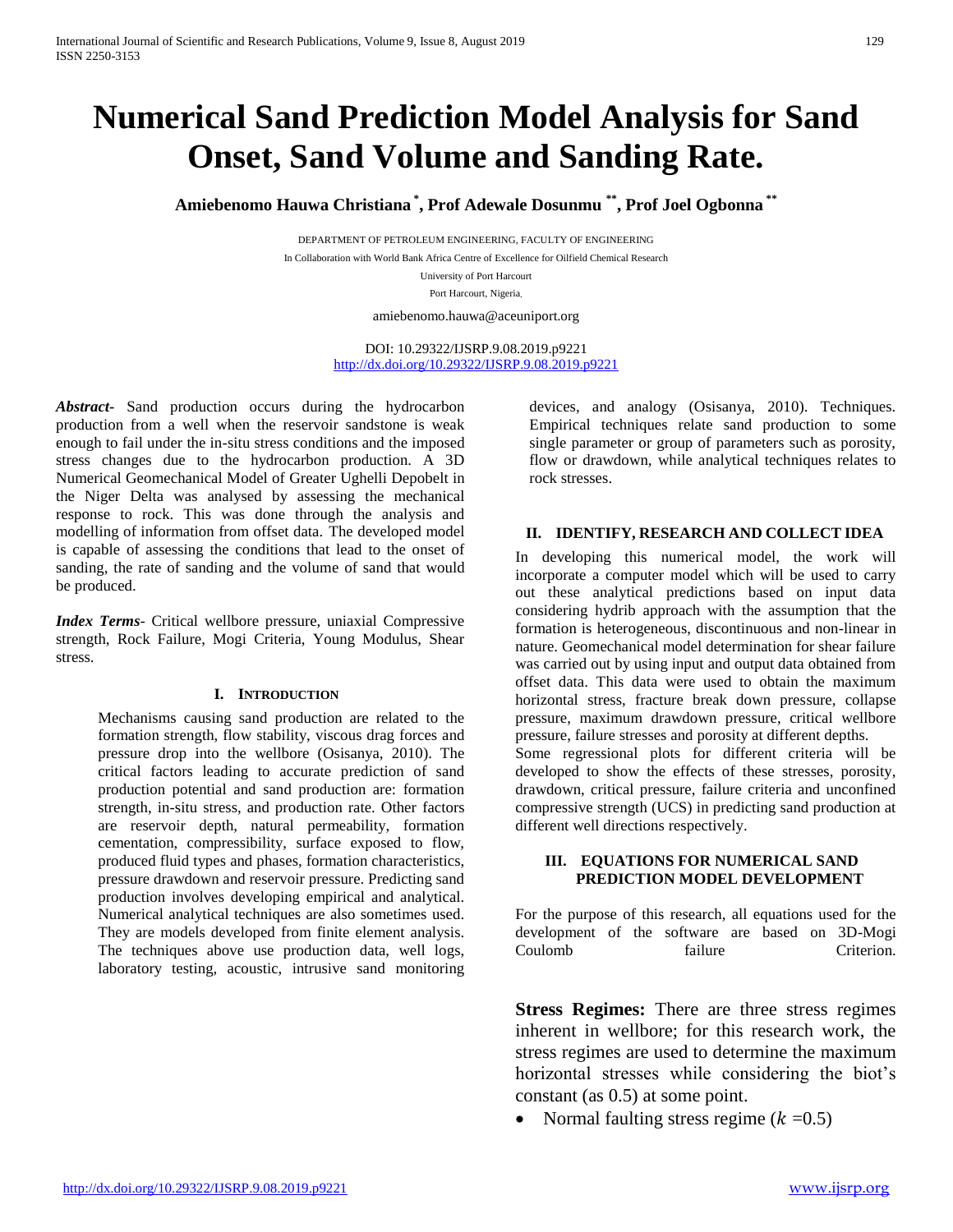$$
\sigma_H = \sigma_h + k * (\sigma_v - \sigma_h)
$$
  
3.1

 Reverse and strike slip faulting regime  $\sigma_H = \sigma_h + \frac{\sigma_h}{\sigma_h}$  $\frac{\sigma_h}{\sigma_v} * (\sigma_v - \sigma_h)$ 

*Cylindrical stress determinations:*

 $\sigma_{z} = \sigma_{z'}$ 

$$
\sigma_{r\theta} = (\sigma_{y'} - \sigma_{x'}) sin\theta cos\theta + \sigma_{x'y'} (cos^2\theta - sin^2\theta)
$$

$$
\sigma_{rz} = \sigma_{x'z'}cos\theta + \sigma_{y'z'}sin\theta)
$$

 $\sigma_{\theta z} = \sigma_{y'z'}cos\theta + \sigma_{x'z'}sin\theta$ 

*Virgin stress determinations before excavation:*  $\sigma_{xy}^o = 0.5(\sigma_h - \sigma_H)sin 2\alpha cos i$ 

 $\sigma_{yz}^o = 0.5(\sigma_h - \sigma_H)sin2\alpha \sin i$ 

$$
\sigma_{xz}^o = 0.5(\sigma_H cos^2 \alpha + \sigma_h sin^2 \alpha - \sigma_v)sin2i
$$

*Virgin stress determinations after excavation:*

$$
\sigma_{r\theta} = \left[ \left( \frac{\sigma_x^0 - \sigma_y^0}{2} \right) \left( 1 - 3 \frac{a^4}{r^2} + 2 \frac{a^2}{r^2} \right) \sin 2\theta \right] + \sigma_{xy}^0 \left( 1 - 3 \frac{a^4}{r^2} + 2 \frac{a^2}{r^2} \right) \cos 2\theta
$$
  

$$
\sigma_{\theta z} = (-\sigma_{xz}^0 \sin 2\theta + \sigma_{yz}^0 \cos \theta) (1 + \frac{a^2}{r^2})
$$
  

$$
\sigma_{rz} = (\sigma_{xz}^0 \cos 2\theta + \sigma_{yz}^0 \sin \theta) (1 - \frac{a^2}{r^2})
$$

*Stresses around wellbore for a Deviated Well:*  $\sigma_{\theta} = \sigma_x^o + \sigma_y^o - 2(\sigma_x^o - \sigma_y^o)cos2\theta - 4\sigma_{xy}^o sin2\theta - P_w$  $\sigma_z = \sigma_z^o - \nu \left[ 2 \big(\sigma_x^o - \sigma_y^o \big) cos2\theta + 4 \sigma_{xy}^o sin2\theta \right]$ 

 $\sigma_{\theta z} = 2(-\sigma_{xz}^o sin\theta + \sigma_{yz}^o cos\theta)$ 

 $\sigma_z = \sigma_v - 2v(\sigma_H - \sigma_h)cos2\theta$ 

# *Stresses around wellbore for a Vertical Well:*

 $\sigma_{\theta} = \sigma_H - \sigma_h - 2(\sigma_H - \sigma_h)cos2\theta - P_w$ 

**Deviatoric Stresses**

$$
S_1 = \frac{2\sigma_1 - \sigma_2 - \sigma_3}{3}
$$

$$
S_2 = \frac{2\sigma_2 - \sigma_1 - \sigma_3}{3}
$$

$$
S_3 = \frac{2\sigma_3 - \sigma_1 - \sigma_2}{3}
$$

# **Principal Stresses**

$$
\sigma_1 = \max(\sigma_{p1}, \sigma_{p2}, \sigma_r)
$$

$$
\sigma_3 = \min(\sigma_{p1}, \sigma_{p2}, \sigma_r)
$$

$$
\sigma_2 = \frac{\sigma_1 + \sigma_3}{2}
$$

# **Rock Failure**

$$
F =
$$
\n
$$
a + b \left(\frac{\sigma_1 + \sigma_3}{2}\right) - 1/3 \sqrt{(\sigma_1 - \sigma_2)^2 + (\sigma_2 - \sigma_3)^2 + (\sigma_3 - \sigma_1)^2}
$$
\nWhere;

\n
$$
a = \frac{2\sqrt{2}}{3}c \cos\phi
$$
\n
$$
b = \frac{2\sqrt{2}}{3} \sin\phi
$$
\nif

$$
F \geq 0, stable
$$
 *well with low risk of sand production*

 $F<$ 0, Unstable well with high risk of sand production

# **Critical Wellbore Pressure**

$$
P_{cw} = \frac{1.5\sigma_x - 0.5\sigma_y - 0.5aP_0\left(\frac{1-2v}{1-v}\right) - 1.732\tau_i}{1 - 0.5a\left(\frac{1-2v}{1-v}\right)}
$$
  
where;  $\tau_i = \frac{0.025UCS}{10^6C_B}$   
Tensile =  $\frac{2c\cos\phi}{1+\sin\phi}$   
 $P_o = \sigma_v - \left[ (\sigma_v - P_H)(\frac{4\tau_n}{4\tau})^3 \right]$ 

 $v = \frac{3k_b - \tau_m}{2(2k_b + \tau_m)}$  $2(3k_b+\tau_m)$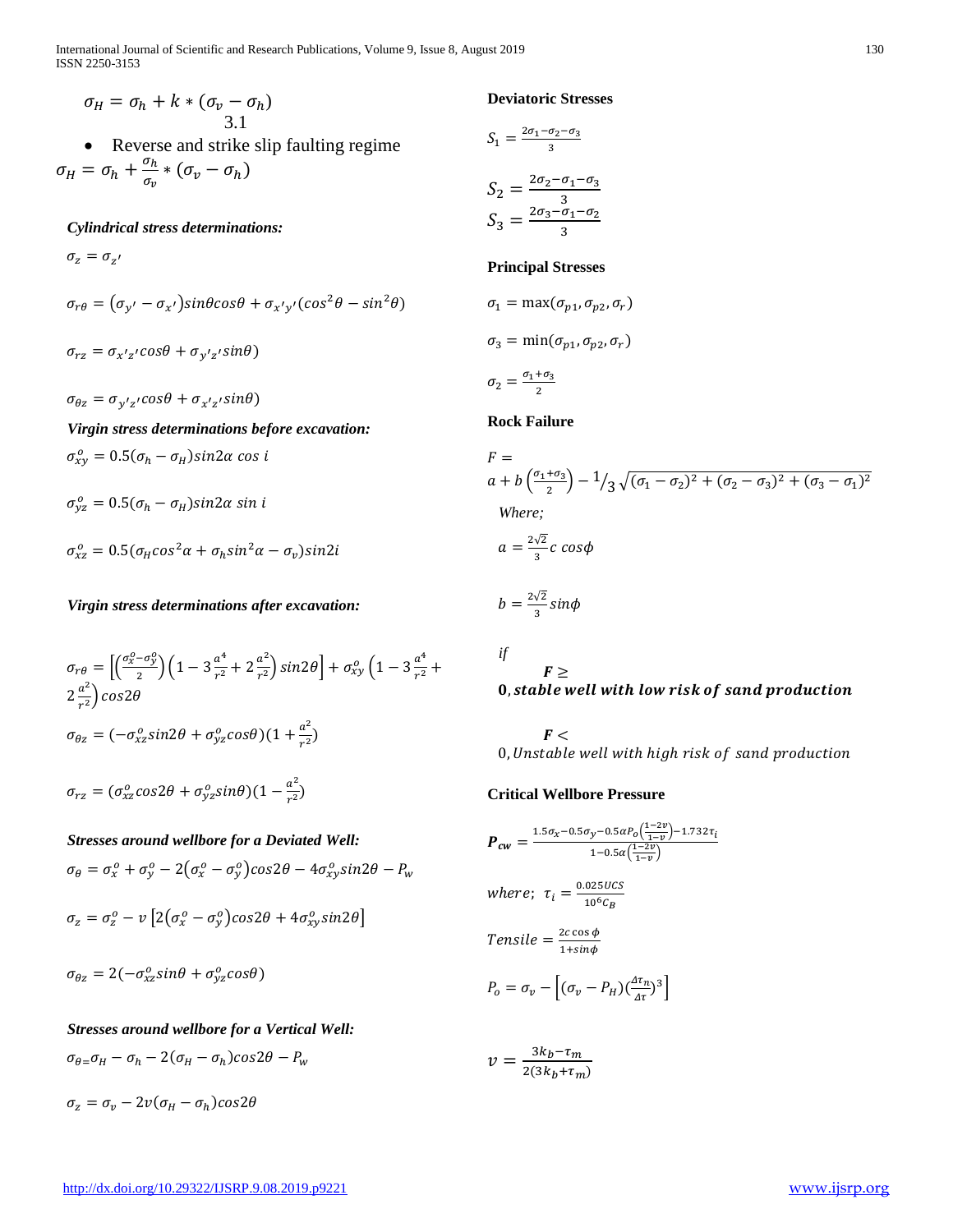$P_{cw}$  $\leq$  0, well is not affected by sand production  $P_{cw}$  $\geq 0$ , well would be affected by sand production

### *Formation Strength (Rock's compressive strength)*

 $\mathit{UCS} = \left(\frac{0.0025 * shear\ strength * YoungMoudulus}{0.0025 * 106}\right)$  $\frac{C_B * 10^6}{(600-10^{-6})}$  $* 0.08 * Vsh + 0.0045 * (1 - Vsh)$ 

YoungMoudulus  $(G) = \frac{9 * P_b * shearModulus}{2D + 1}$  $3P_b + shearModulus$ 

shear strength =  $\frac{2cos\phi}{1-cos\phi}$ 1−sinφ

shearModulus =  $P_b t_s^2 B$ .

 $F$  riction angle ( $\phi$ ) = 26.5 – 37.4(1 – NPHI – Vsh) +  $62.1(1 - NPHI - Vsh)^2$ 

$$
C_B = \frac{1}{K_b}
$$

 $K_b = P_b(t_c^2 - 3/4 t_s^2)$ 

Drawdown failure =  $\frac{\Delta P}{\Delta G}$ UCS

 $c = \frac{UCS(1-sin\phi)}{2\cos\phi}$ 2cos $\phi$ 

# if Drawdown failure  $\geq 1.7$ , well is subject to sand production

# *if Drawdown failure*

< 1.7,

*Analytical Model for Sand Volume Produced* 

$$
C_{snd} = \frac{-N + \sqrt{N^2 + 16P_w \sigma_H}}{8\sigma_H}
$$

$$
V_{snd} = \frac{pi}{4} \left( \frac{1 - C_{snd}}{C_{snd}} \right) W_r^2
$$

# if  $C_{snd}$  and  $V_{snd}$

 $> 0$  means well is subject to sand production

#### if  $C_{snd}$  and  $V_{snd}$  $\leq 0$  means well is not subject to sand productio

#### **IV. RESULTS ANALYSIS/DISCUSSION**

The interface below shows the result of the Geomechanical sand prediction (GSP) model for each regressional plots Greater Ughelli and Costal Swamp Depobelt after it has been ran successfully.



#### **Figure 1: Volume of sand plot**

Negative critical pressure indicates there will be no sand produced. The plot on figure 4.1 indicates that sand will be produced with the least critical well pressure of less than 0.58psi producing  $177.64m<sup>3</sup>$  of sand volume, it also ascertains the volume of sand that will be produced pending on the rise or fall of the critical well pressure over a period of time as the well continues to produce. On a general note, an increase in the critical well pressure increases the volume of sand to be produced.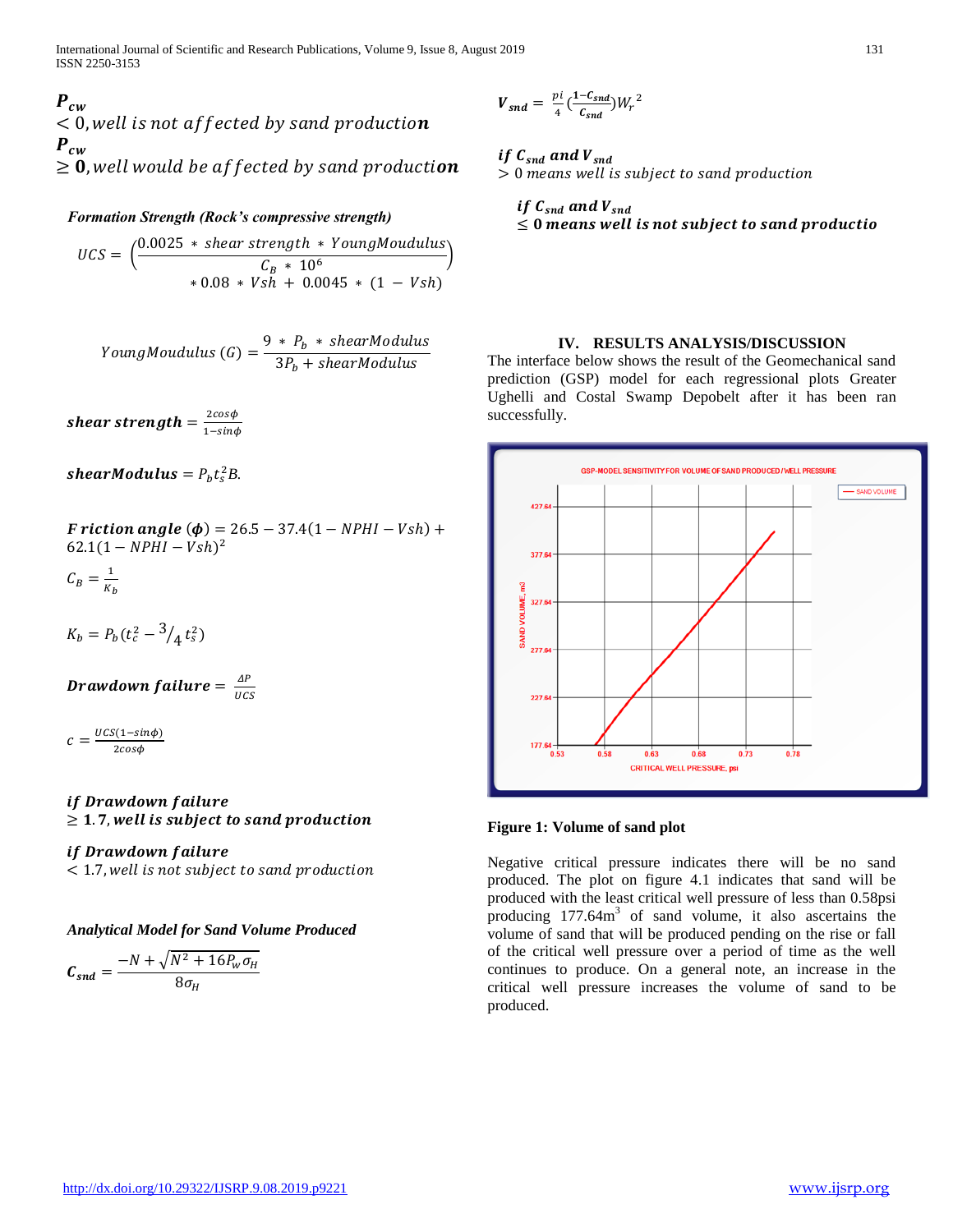

# **GSP-MODEL SENSITIVITY FOR SAND ONSET / UCS** SAND ONSET **SAND ONSET** 126.31 176.31 226.31 276.31 326.31 376.31 426.31 672.28 872.28 1072.28 Ä ιs. 1272.28 1472.28 1672.28

# **Figure 2: Sand Rate Plot**

As expected higher drawdown results in production of higher percentage of sand, this is due to higher drag force separating the fluidized sand from the sand mass leading to sand production. The result on the pressure drawdown shows that for an excavated rock, the rate at which sand would be produced remains relatively constant over a period of time within a certain pressure range and then a considerable higher rate will be experienced when a higher drawdown pressure is applied. From figure 4.2 at a drawdown pressure of 2507psi, the sand production rate was 184.6.

#### **Figure 3: Sand Onset Plot**

Uniaxial Compressive Strength (UCS) helps to determine the strength of the core sample by ascertaining the point at which the rock will fail. Once this happen, the integrity of the rock is questioned. From the plot, the reservoir rock was able to withstand the USC pressure until a little above 176.31psi when the rock gave way. This point of failure can be used to predict when the reservoir is likely to start producing sand.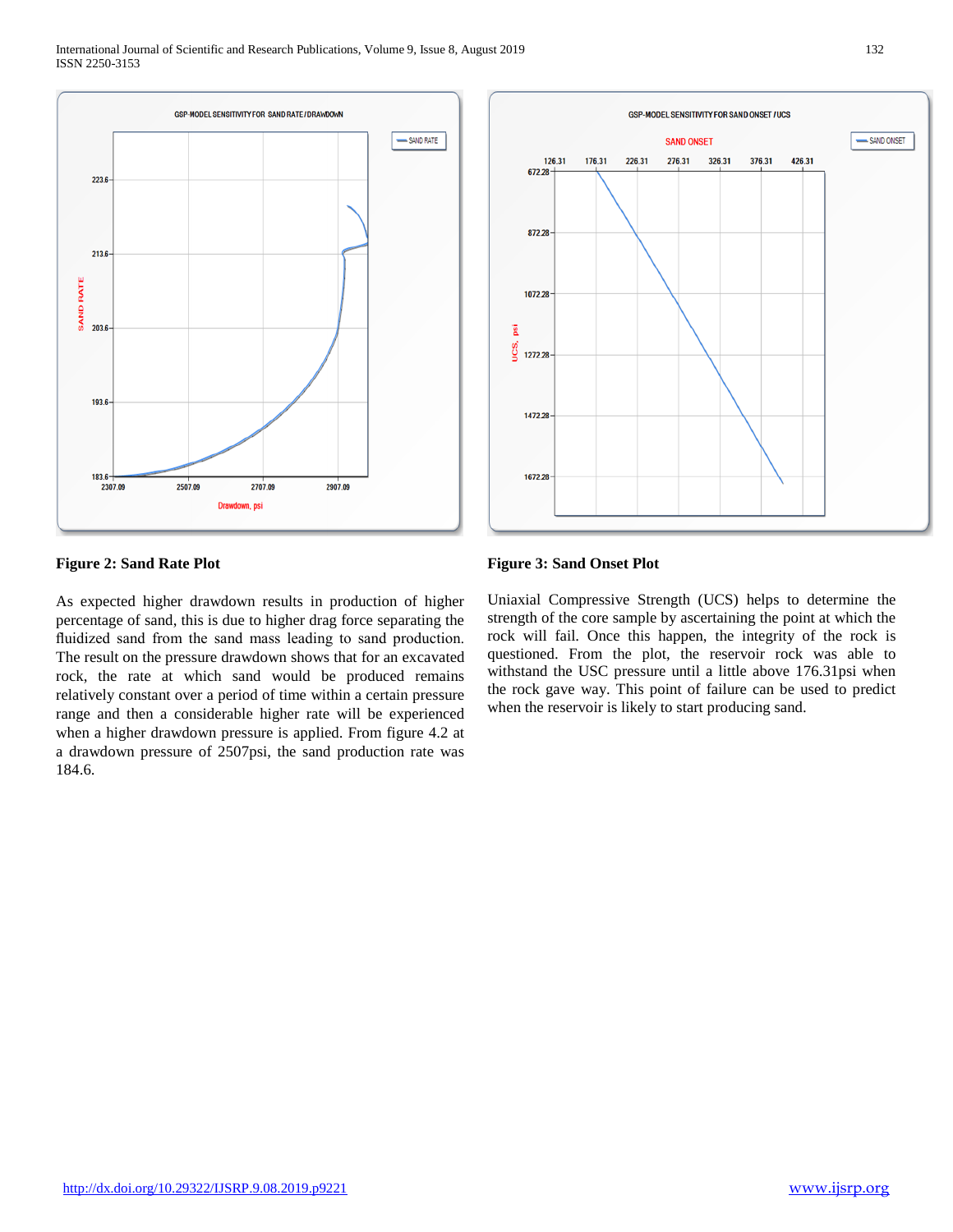

#### **Figure 4: Safe Drilling Boundary plot**

This shows that the required mud weight should be between the collapse pressure (lower bound) and the fracture pressure (upper bound). This is important to ensure a good wellbore stability and a safe drilling process. From figure 4.4 it is seen that at a well inclination of 20 degree, a mud window between 0.42 to 0.77psi/ft. Much work has be done in this area, for further knowledge, refer to Prof Adewale Dosunmu publications on Petroleum Geomechanics and Wellbore Stability.



**Figure 5: Principal Stresses Plot** 

To help prevent perforation tunnel failure, it is important that stresses around the wellbore be put into consideration. When the perforation tunnels are shot in the direction of maximum horizontal stress, the reservoir allows smaller bottomhole flowing pressure. This demonstrates that perforating in the direction of maximum horizontal stress reduces the risk of sanding. Considering the figure 4.5 if the depth of perforation is at 6600ft, the best pressure that should be used in perforating the guns should be between the ranges of 5586psi to 6586psi.